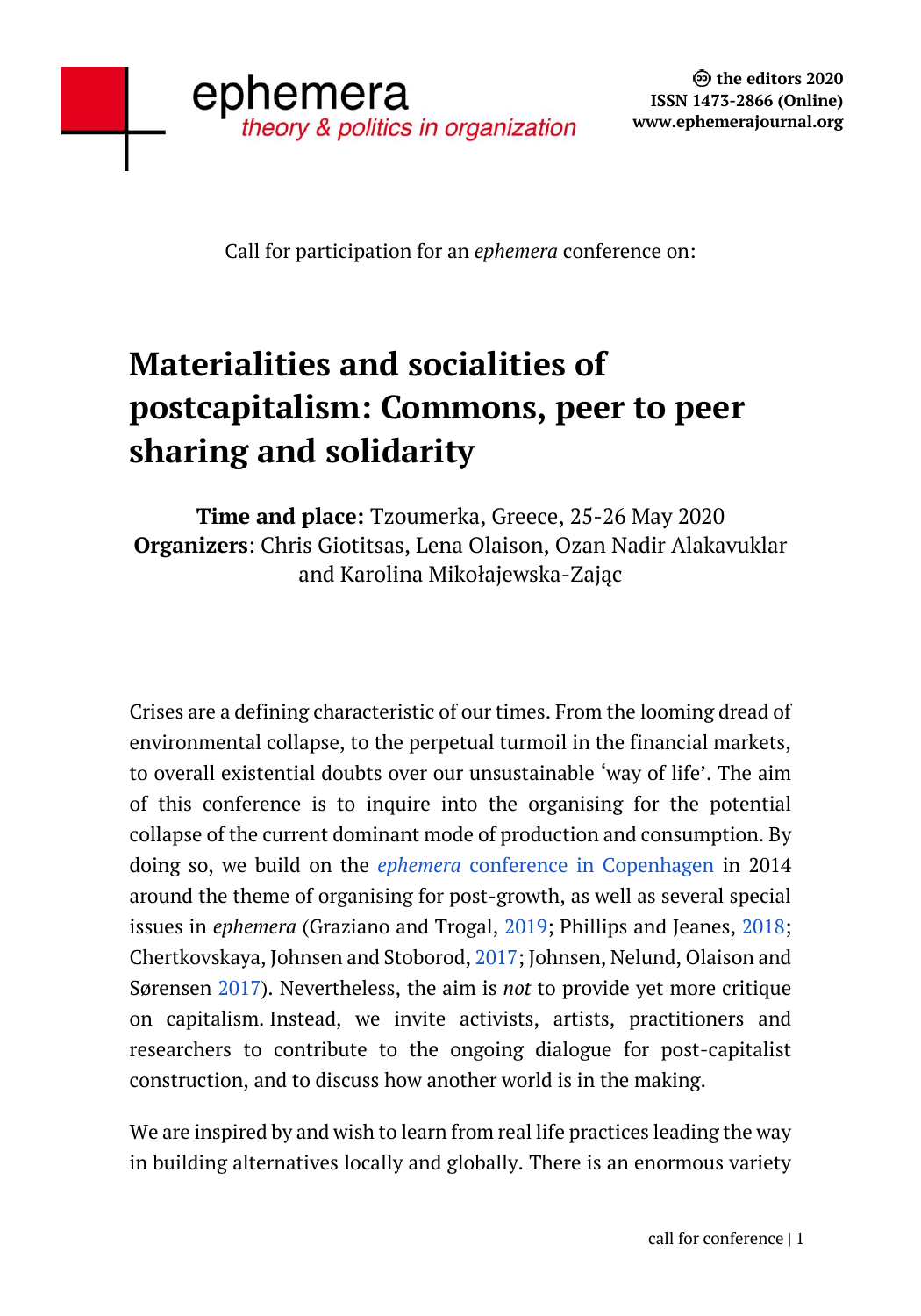of initiatives that may point to another way of organising: free and opensource software and wikis, open design and hardware, repair and relocalisation, community currencies and infrastructures. Examples are abound. Agricultural communities like [Farm Hack](https://farmhack.org/tools) and [L'atelier paysan](https://www.latelierpaysan.org/English) are creating technology and solidarity for sustainable agriculture; initiatives such as [Public Lab,](https://publiclab.org/) [OpenBionics](https://openbionics.org/) and [Sensorica](http://www.sensorica.co/home/about-us) are reconceptualising scientific equipment, robotic and bionic devices and electronic hardware in general into open value and development networks; organisations like [Enspiral](https://enspiral.com/) develop novel modes of collaboration and co-creation.

There are even research projects like [Infrademos](http://www.infrademos.net/) and [Cosmolocalism](https://www.cosmolocalism.eu/) that explore and support such initiatives, highlighting the voices and experiences of practitioners. They also act as links which bring the muchneeded practical insights from different initiatives together to build more comprehensive understandings in the face of wicked problems. Both these projects have graciously offered to support us in this year's conference.

We thus want to discuss empirical studies on initiatives for technological sovereignty and autonomy, citizen solidarity, transnational community cooperation, alternative conceptualisations of technological innovation based on the commons, self-organising through peer-to-peer technologies and practices, and many other cases and themes related to sustainable and resilient grassroots development. Do these studies offer concrete evidence for the capacity for genuine societal change driven by values that exceed individualistic self-interest and capitalist growth? And do they illustrate how such initiatives, when allowed to flourish, may provide the blueprints for the proliferation of alternative practices?

From a theoretical point of view, we want to open up space for discussion on how we can create and be part of post-capitalist imaginaries through various levels of organising. How networks of mutual aid and solidarity can be built, and how they can change social and political landscapes surrounding them. We also wish to re-examine what constitutes sustainable alternatives within the current political climate and in juxtaposition with pressing environmental, social and economic problems. What is the line between 'realistic' mainstream solutions and radical